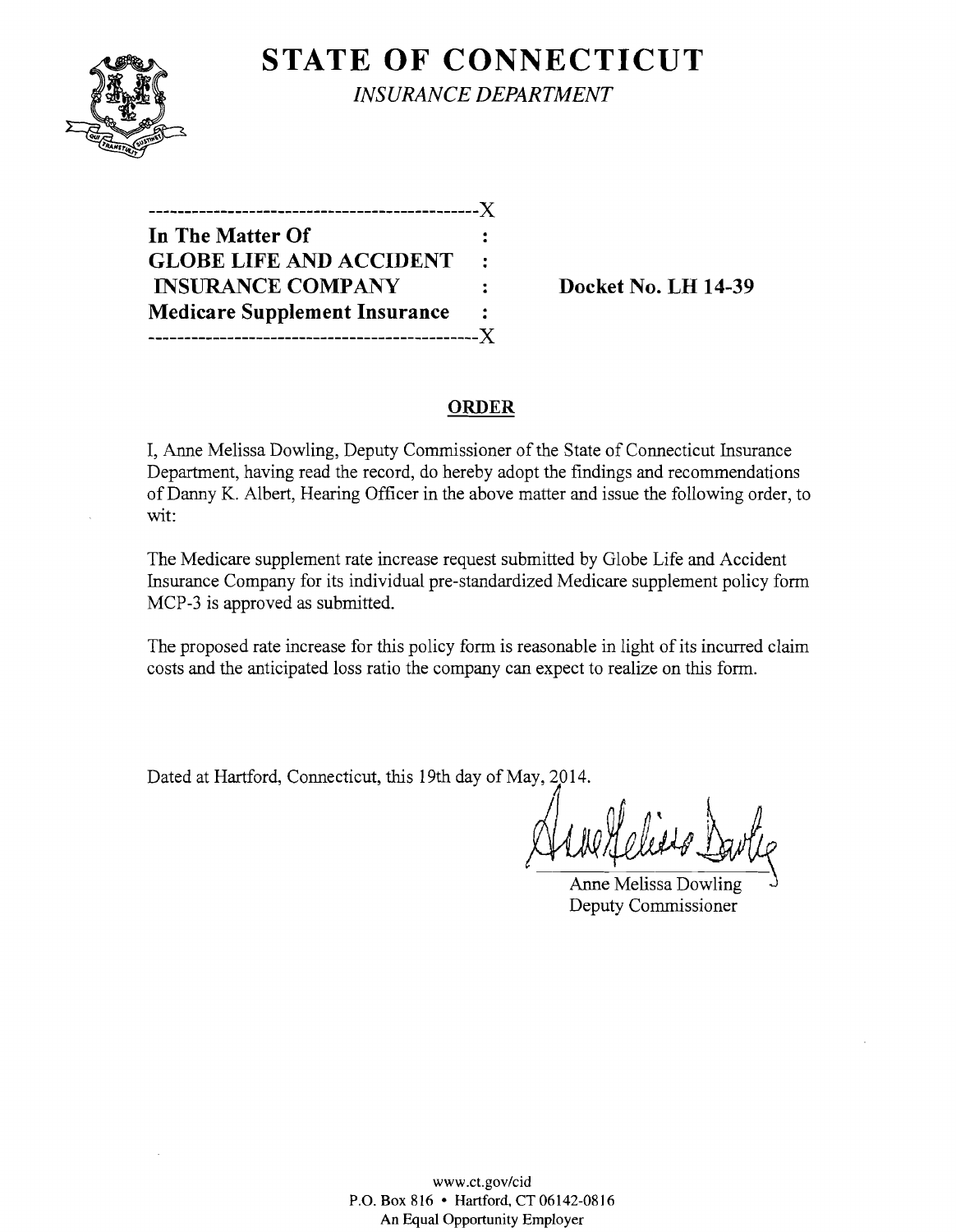

**STATE OF CONNECTICUT** *INSURANCE DEPARTMENT* 

| ---------------------------X         |              |
|--------------------------------------|--------------|
| In The Matter Of:                    |              |
| <b>GLOBE LIFE AND ACCIDENT</b>       | $\mathbf{r}$ |
| <b>INSURANCE COMPANY</b>             |              |
| <b>Medicare Supplement Insurance</b> |              |
| -------------------------            | . X -        |

Docket No. LH 14-39

### PROPOSED FINAL DECISION

# 1. INTRODUCTION

The Insurance Commissioner of the State of Connecticut is empowered to review rates charged for individual and group Medicare supplement policies sold to any resident of this State who is eligible for Medicare. The source for this regulatory authority is contained in Chapter 700c and Section 38a-495a of the Connecticut General Statutes.

After due notice a hearing was held at the Insurance Department in Hartford on May 7, 2014 to consider whether or not the rate increase requested by Globe Life and Accident Insurance Company on its individual pre-standardized Medicare supplement business should be approved.

No one from the general public attended the hearing.

No representatives from Globe attended the hearing.

The hearing was conducted in accordance with the requirements of Section 38a-474, Connecticut General Statutes, the Uniform Administrative Procedures Act, Chapter 54 of the Connecticut General Statutes, and the Insurance Department Rules of Practice, Section 38a-8-1 et seq. of the Regulations of Connecticut State Agencies.

A Medicare supplement (or Medigap) policy is a private health insurance policy sold on an individual or group basis which provides benefits that are additional to the benefits provided by Medicare. For many years Medicare supplement policies have been highly regulated under both state and federal law to protect the interests of persons eligible for Medicare who depend on these policies to provide additional coverage for the costs of health care.

Effective December 1,2005, Connecticut amended its program of standardized Medicare supplement policies in accordance with Section 38a-495a of the Connecticut General Statutes, and Sections 38a-495a-1 through 38a-495a-21 of the Regulations of Connecticut Agencies. This program, which conforms to federal requirements, provides that all insurers offering Medicare supplement policies for sale in the state must offer the basic "core" package of benefits known as Plan A. Insurers may also offer anyone or more of eleven other plans (plans B through N).

www.ct.gov/cid P.O. Box 816 • Hartford, CT 06142-0816 An Equal Opportunity Employer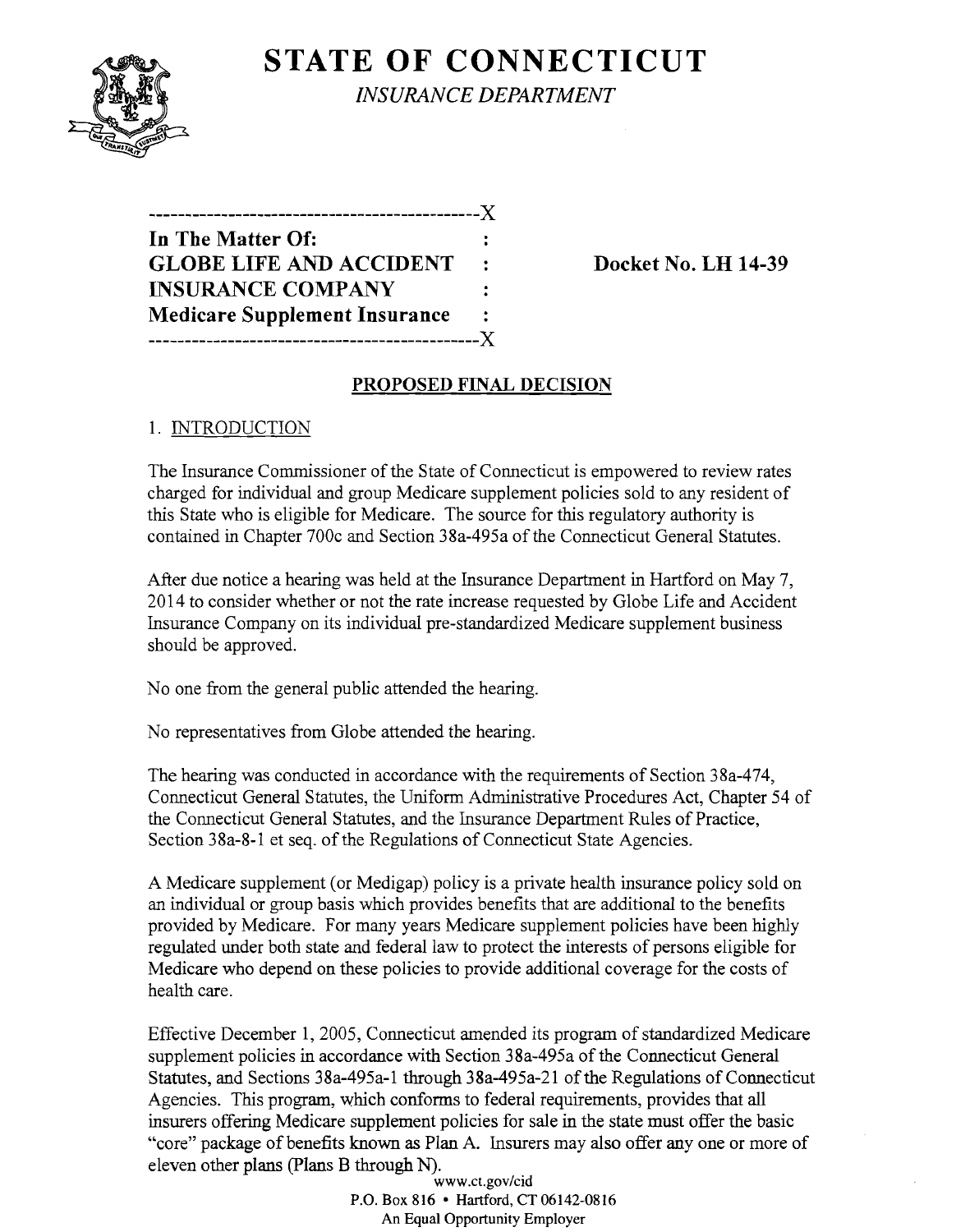Effective January 1,2006, in accordance with Section 38a-495c of the Connecticut General Statutes (as amended by Public Act 05-20) premiums for all Medicare supplement policies in the state must use community rating. Rates for Plans A through N must be computed without regard to age, gender, previous claims history or the medical condition of any person covered by a Medicare supplement policy or certificate.

The statute provides that coverage under Plan A through N may not be denied on the basis of age, gender, previous claims history or the medical condition of any covered person. Insurers may exclude benefits for losses incurred within six months from the effective date of coverage based on a pre-existing condition.

Effective October 1, 1998, carriers that offer Plan B or Plan C must make these plans as well as Plan A, available to all persons eligible for Medicare by reason of disability.

Insurers must also make the necessary arrangements to receive notice of all claims paid by Medicare for their insureds so that supplemental benefits can be computed and paid without requiring insureds to file claim forms for such benefits. This process of direct notice and automatic claims payment is commonly referred to as "piggybacking" or "crossover".

Sections 38a-495 and 38a-522 of the Connecticut General Statutes, and Section 38a-495a-10 of the Regulations of Connecticut Agencies, state that individual and group Medicare supplement policies must have anticipated loss ratios of 65% and 75%, respectively. Under Sections 38a-495-7 and 38a-495a-1 0 of the Regulations of Connecticut Agencies, filings for rate increases must demonstrate that actual and expected losses in relation to premiums meet these standards, and anticipated loss ratios for the entire future period for which the requested premiums are calculated to provide coverage must be expected to equal or exceed the appropriate loss ratio standard.

Section 38a-473 of the Connecticut General Statutes provides that no insurer may incorporate in its rates for Medicare supplement policies factors for expenses that exceed 150% ofthe average expense ratio for that insurer's entire written premium for all lines of health insurance for the previous calendar year.

# II. **FINDING OF FACT**

After reviewing the exhibits entered into the record of this proceeding, and utilizing the experience, technical competence and specialized knowledge of the Insurance Department, the undersigned makes the following findings of fact:

- 1. Globe Life and Accident Insurance Company has requested a 5% rate increase on form MCP-3, an individual pre-standardized Medicare supplement plan.
- 2. As of the fourth quarter of 2013, there was one policy in-force in Connecticut and 149 on a nationwide basis.
- 3. The proposed rates are expected to satisfy the Connecticut statutory loss ratio of 65% required of individual Medicare supplement forms.
- 4. Globe Life and Accident Insurance Company has conformed to subsection (e) of section 38a-495c, C.G.S. regarding the automatic claims processing requirement.